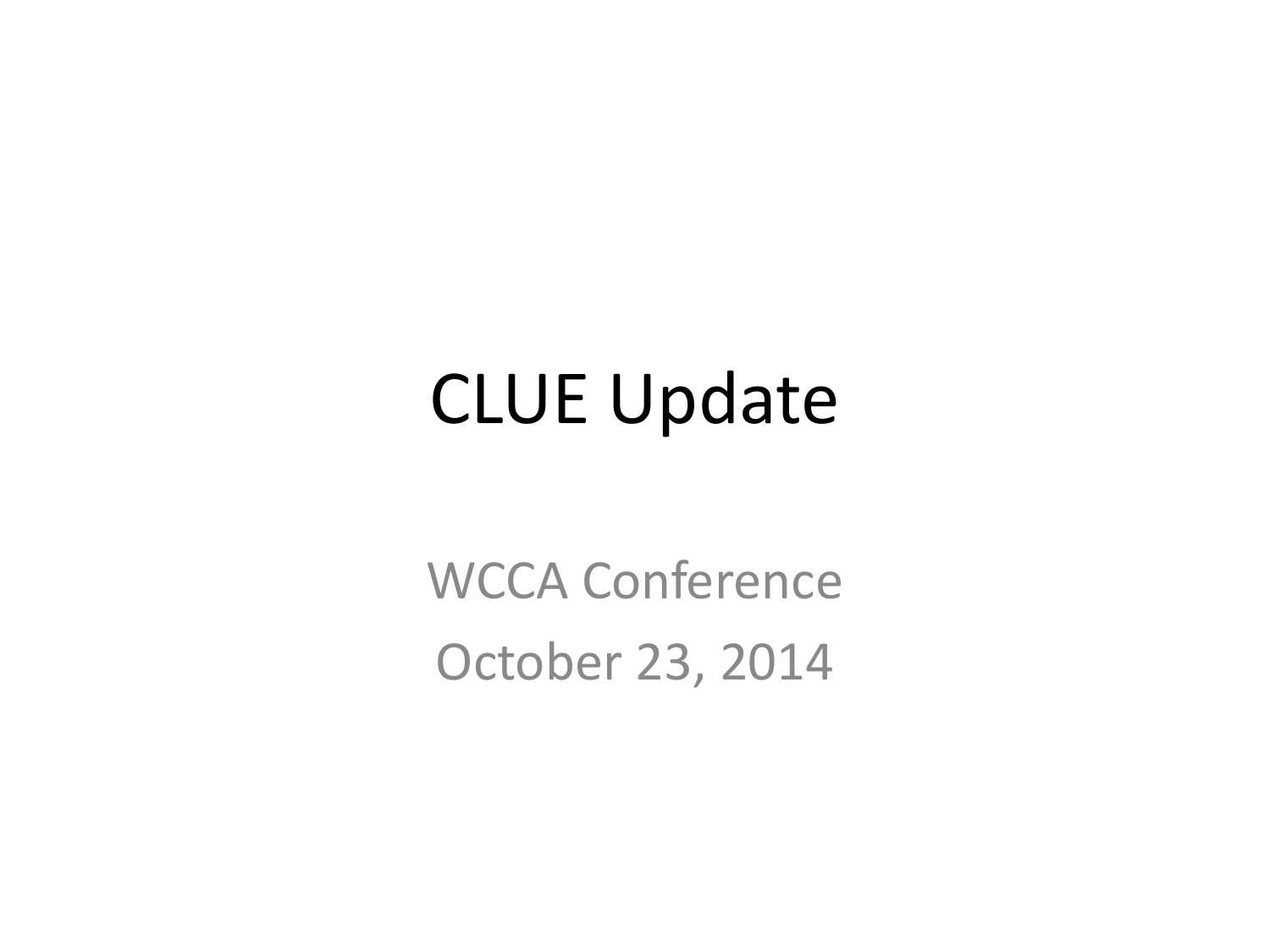# Zoning Leadership Program

- Happened yesterday: group of 17 zoning staff attended from 12 counties
- Sent out video presentations prior to program to allow plenty of time for discussion
- Topics discussed
	- General zoning
	- Shoreland zoning
	- Variances and conditional uses
	- Difficult people and situations
	- Floodplain zoning
- Thanks to Terry Ochs, Michelle Staff, Kay Lutze and Terri DP for helping
- Planning to meet again in Mosinee on the Wednesday before the spring WCCA conference – topics TBD by participants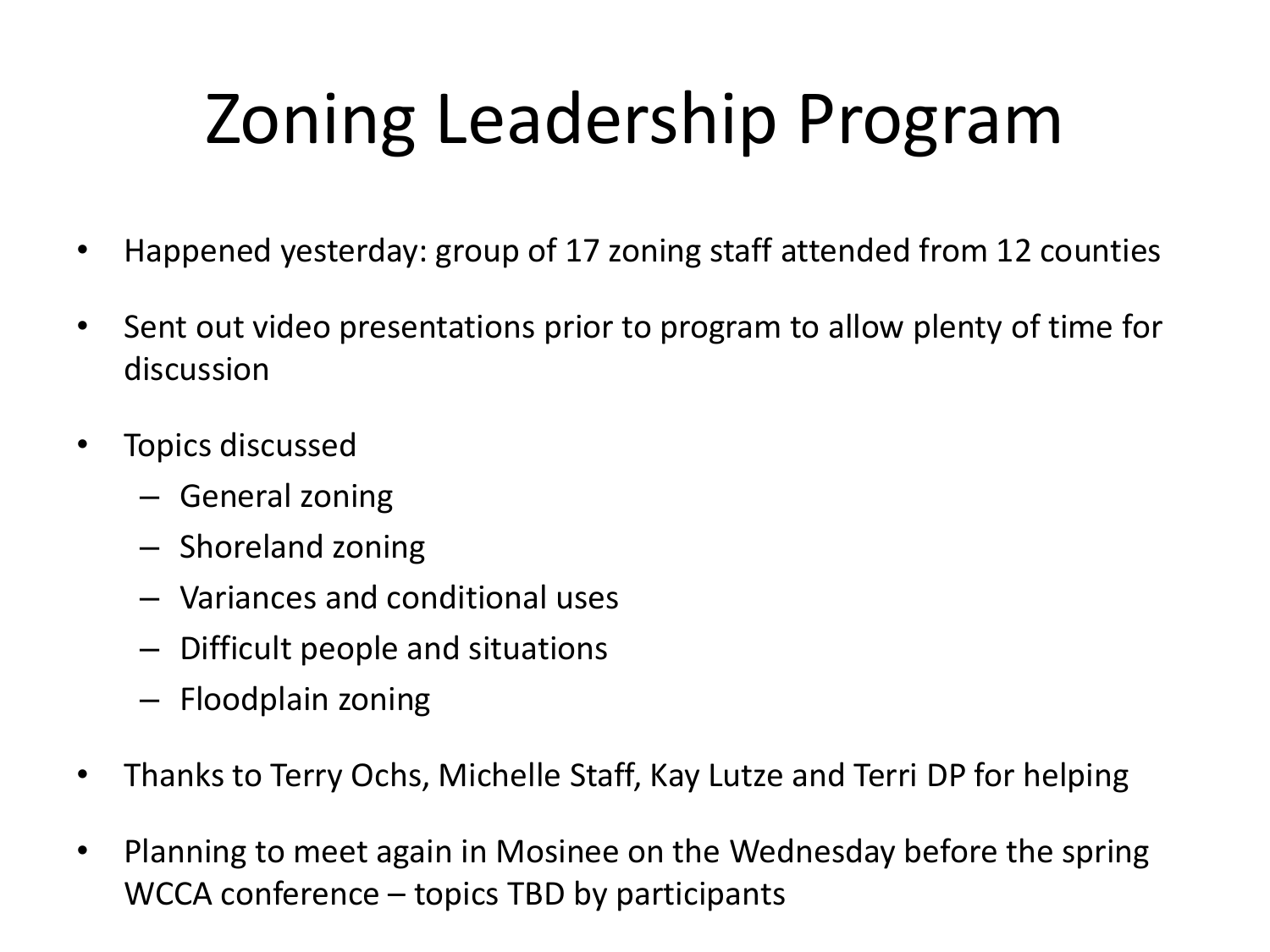## Upcoming workshops

- BOA Early 2015: Lynn
	- Clark
	- Bayfield
	- Winnebago
	- Walworth
	- Polk
- Plan commission: Becky Roberts
	- Balsam Lake, November 13 Updating Your Comprehensive Plan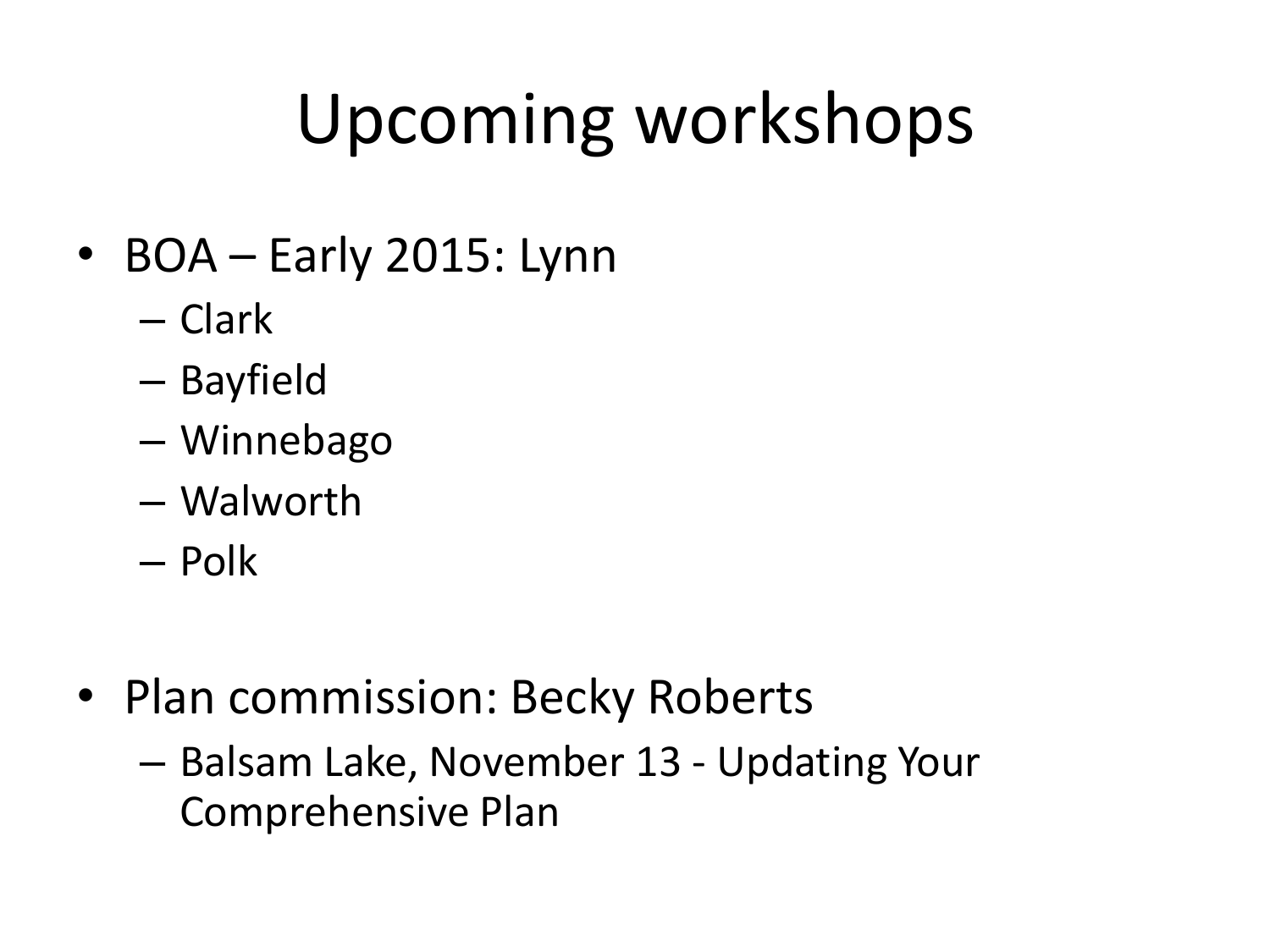## **Sand Mining in Wisconsin**

Anna Haines Professor and Director Center for Land Use Education

State Bar of Wisconsin Environmental Law Section's Annual Environmental Law Seminar September 17, 2014



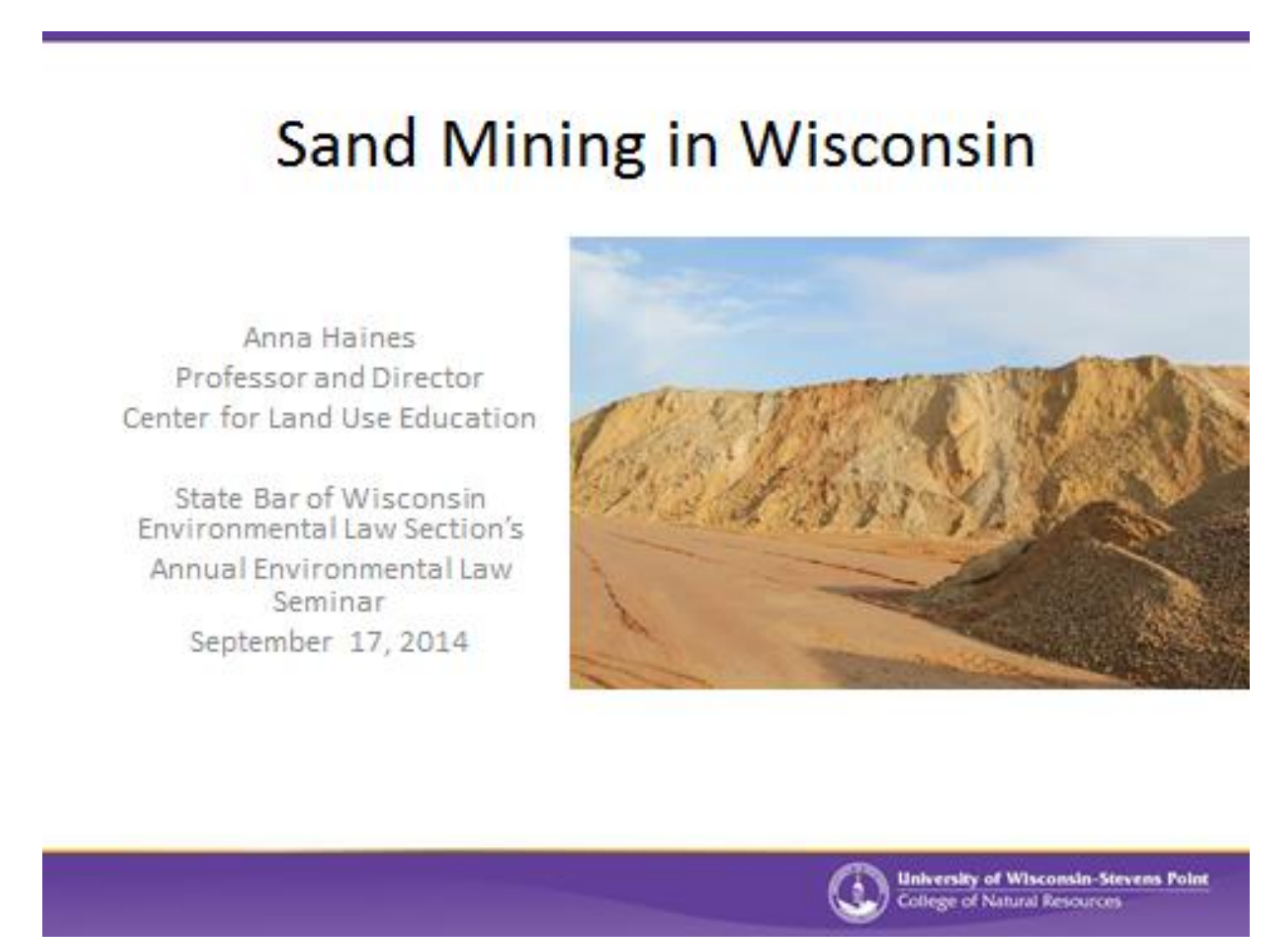# Wetlands Governance

**EPA** grant **Inventory and Analysis** of Count Plans, Zoning Ordinances, and Land/Subdivision Regulations

**Anna Haines Matt Zangl** 

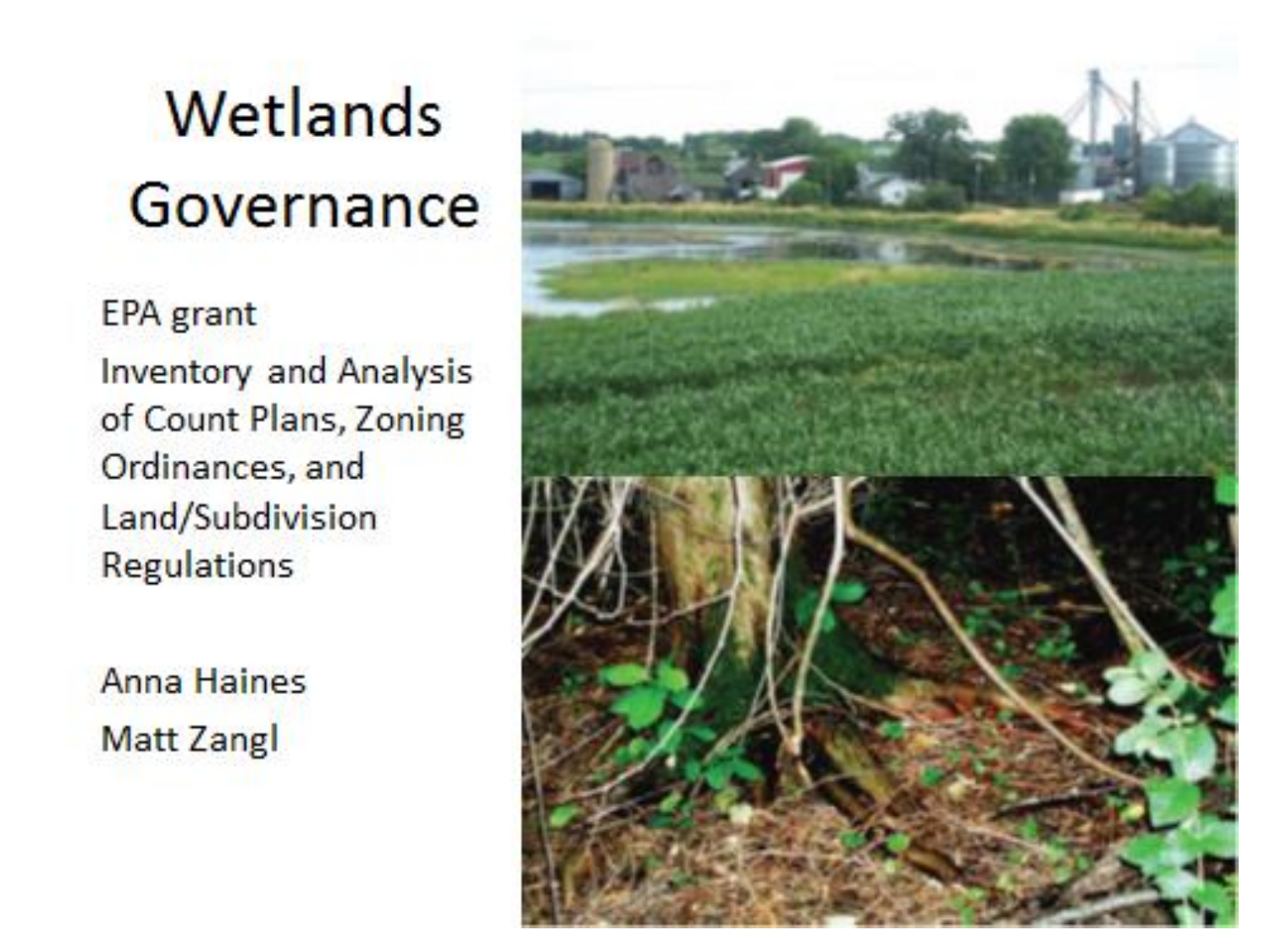## Sustainable Energy

- Hired new professor, Shiba Kar, this summer – From Washington State Extension
- Has intern working with Portage County on sustainable energy strategies – energy efficiency and renewable energy
- Teaching sustainability and energy policy courses at UWSP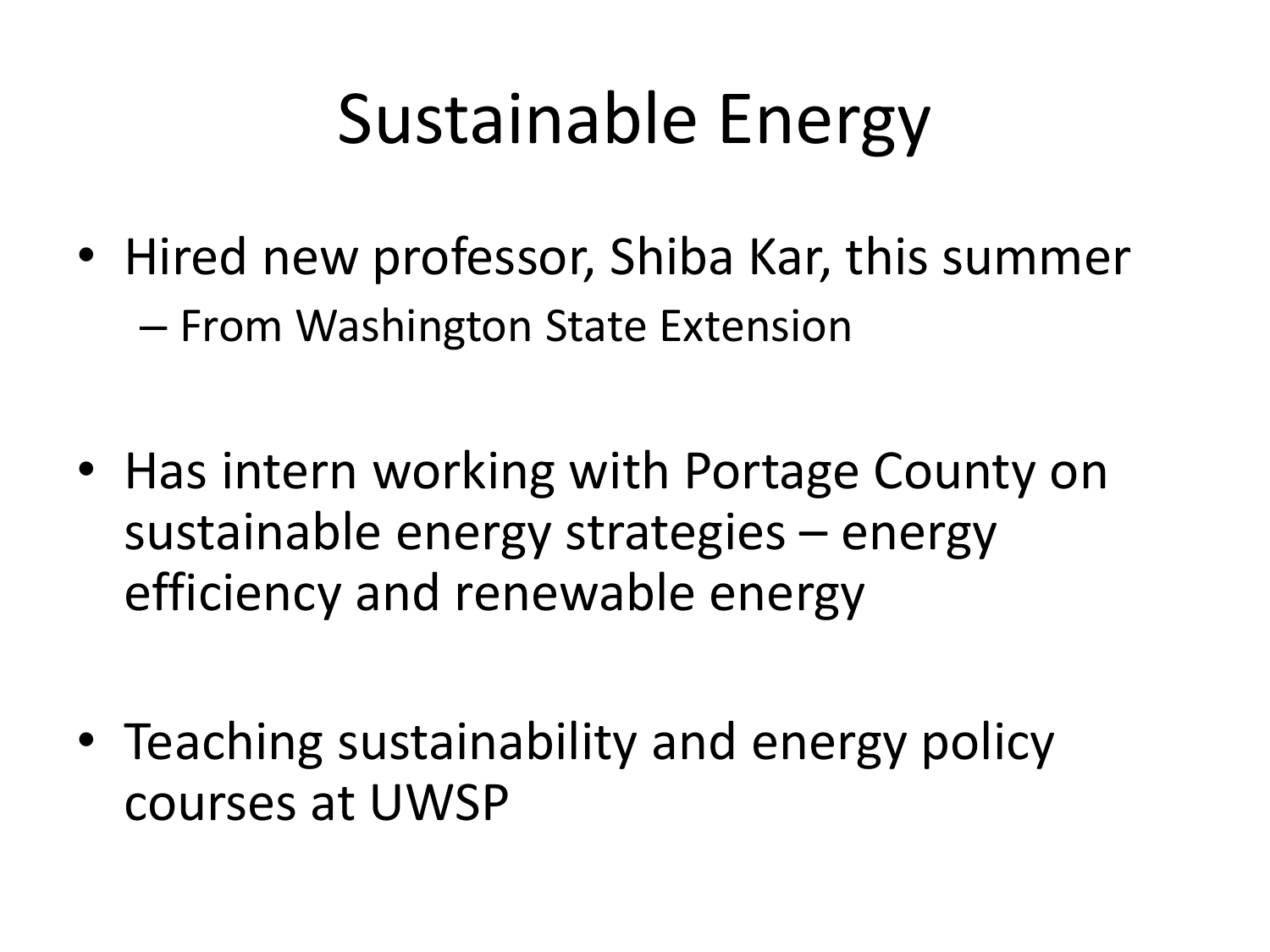## WI Land Use Megatrends



#### *Water – Summer 2014*

- 16 pages including lots of maps
- Created with other UWEX centers
- History in WI
- Water resources
- Water use
- Public & environmental health
- Economics
- Water policies

www.uwsp.edu/cnr-ap/clue/Pages/publications-resources/LandUseMegatrends.aspx